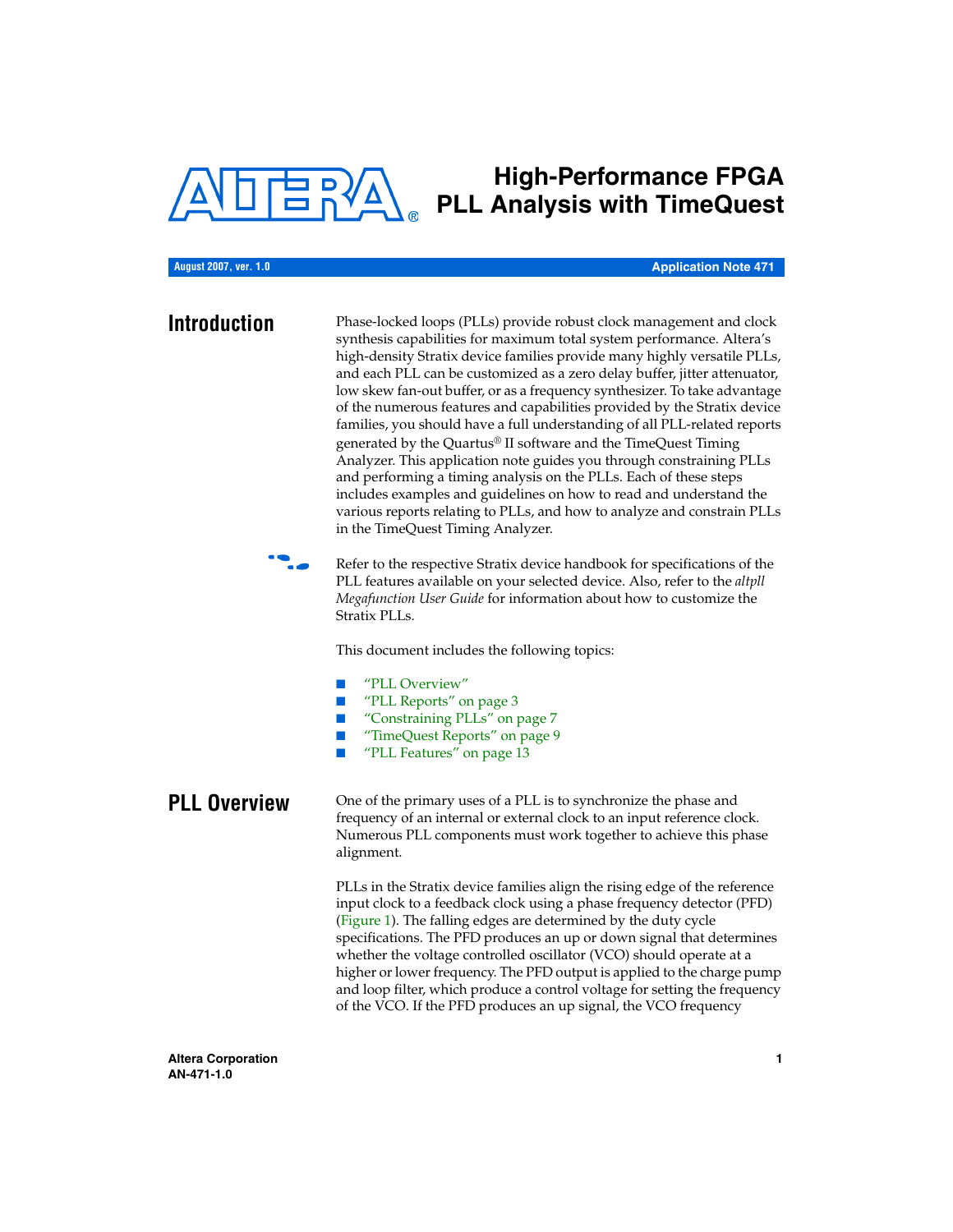increases, while a down signal causes the VCO frequency to decrease. The PFD outputs these up and down signals to a charge pump. If the charge pump receives an up signal, current is driven into the loop filter. Conversely, if the charge pump receives a down signal, current is drawn from the loop filter. The loop filter converts these up and down signals to a voltage that is used to bias the VCO. The loop filter also removes glitches from the charge pump and prevents voltage overshoot, which minimizes the jitter on the VCO.

The voltage from the loop filter determines how fast the VCO operates. The VCO is implemented as a four-stage differential ring oscillator. A divide counter (M) is inserted in the feedback loop to increase the VCO frequency above the input reference frequency, making the VCO frequency ( $f_{VCO}$ ) equal to M times the input reference clock ( $f_{REF}$ ). The  $f_{REF}$ to the PFD is equal to the input clock  $(f_{IN})$  divided by the pre-scale counter (N). Therefore, the feedback clock  $(f_{FB})$  that is applied to one input of the PFD is locked to the  $f_{REF}$  that is applied to the other input of the PFD.

[Figure 1](#page-1-0) is a simplified block diagram that shows the major components of the Stratix III PLL.

<span id="page-1-0"></span>

The following section provides an overview of the altpll megafunction.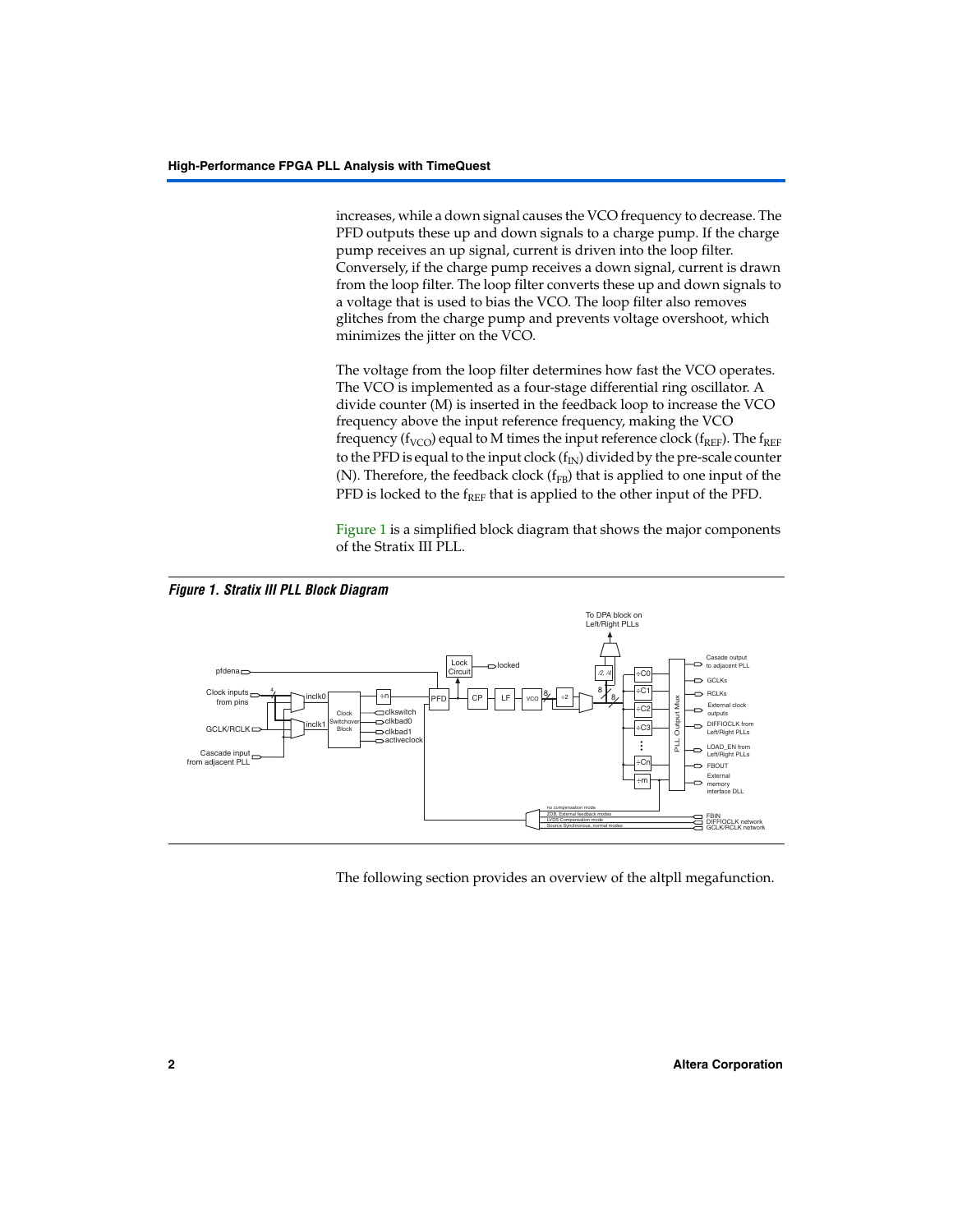## **altpll Megafunction Overview**

The altpll megafunction provides support for the customization of the PLLs in the Stratix device families. The altpll megafunction implements different PLL configurations to generate and customize clock signals, distribute clock signals to different devices in a design, reduce clock skew between devices, and generate internal clock signals.



For more information about the altpll megafunction, refer to the *altpll Megafunction User Guide*.

### <span id="page-2-0"></span>**PLL Reports** PLL reports play an important part in PLL analysis. Both the Quartus II software and the TimeQuest Timing Analyzer generate reports that allow you to verify the functionality and implemenation of all PLLs in your design.

This section describes the various reports available.

## **Fitter Reports**

After a full compilation in the Quartus II software, the Fitter report, contained in the Compilation Report, provides details that show the various configurations of all the PLLs implemented in the target Stratix device. There are two reports that provide information on the PLL implementation in the device: the PLL Summary report and the PLL Usage report. Both reports are located under Resource Section in the Fitter folder of the Compilation Report.

**1** These reports are not generated if the design does not include PLLs.

### *PLL Summary Report*

The PLL Summary report lists information about the specific type of PLL chosen in the design. [Table 1](#page-2-1) describes the different PLL properties shown in the PLL Summary report.

**1 Not all PLL properties shown in [Table 1](#page-2-1) are available for all** PLLs in the Stratix device families.

<span id="page-2-1"></span>

| Table 1. PLL Summary Report Values (Part 1 of 3) |                               |
|--------------------------------------------------|-------------------------------|
| <b>PLL Property</b>                              | <b>Description</b>            |
| PLL type                                         | Shows the type of PLL.        |
| l PLL mode                                       | Shows the PLL operating mode. |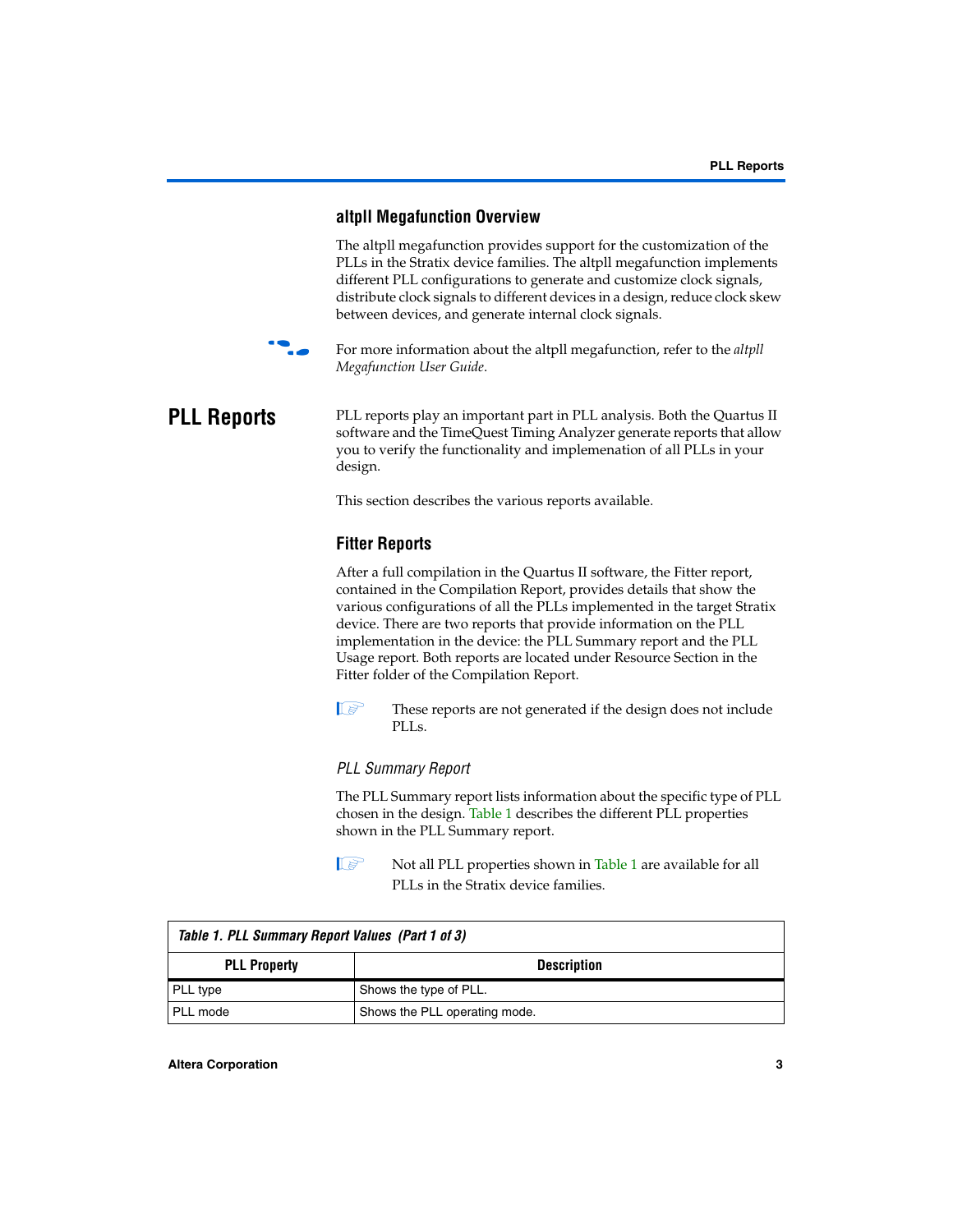| Table 1. PLL Summary Report Values (Part 2 of 3) |                                                                                                         |  |  |  |  |  |
|--------------------------------------------------|---------------------------------------------------------------------------------------------------------|--|--|--|--|--|
| <b>PLL Property</b>                              | <b>Description</b>                                                                                      |  |  |  |  |  |
| Feedback source                                  | Shows which output clock has a board level connection to the external<br>feedback input pin to the PLL. |  |  |  |  |  |
| Compensate clock                                 | Shows the PLL compensate clock source.                                                                  |  |  |  |  |  |
| Switchover type                                  | Shows the clock switchover type selected by the user.                                                   |  |  |  |  |  |
| Switchover on loss of clock                      | Shows whether or not the switchover on loss of clock was turned on for the<br>PLL.                      |  |  |  |  |  |
| Switchover counter                               | Shows the value of the PLL switchover counter.                                                          |  |  |  |  |  |
| Self reset on gated loss of lock                 | Shows whether a self reset is asserted on loss of lock.                                                 |  |  |  |  |  |
| Gate lock counter                                | Shows the value of the 20-bit counter (0-1048575) that gates the locked<br>output from the PLL.         |  |  |  |  |  |
| Input frequency 0                                | Shows the input frequency for input clock 0 in MHz.                                                     |  |  |  |  |  |
| Input frequency 1                                | Shows the input frequency for input clock 1 in MHz.                                                     |  |  |  |  |  |
| Nominal PFD frequency                            | Shows the value of the nominal PFD frequency for the PLL in MHz.                                        |  |  |  |  |  |
| Nominal VCO frequency                            | Shows the value of the nominal VCO frequency for the PLL in MHz.                                        |  |  |  |  |  |
| VCO post scale                                   | Shows the value of the VCO post-scale counter.                                                          |  |  |  |  |  |
| VCO frequency control                            | Shows the VCO frequency control mode.                                                                   |  |  |  |  |  |
| VCO multiply                                     | Shows the multiplication factor for the VCO output clock.                                               |  |  |  |  |  |
| VCO divide                                       | Shows the division factor for the VCO output clock.                                                     |  |  |  |  |  |
| Freg min lock                                    | Shows the minimum lock input frequency, in MHz, for the PLL.                                            |  |  |  |  |  |
| Freq max lock                                    | Shows the maximum lock input frequency, in MHz, for the PLL.                                            |  |  |  |  |  |
| M VCO Tap                                        | Shows the value of the M VCO tap.                                                                       |  |  |  |  |  |
| M initial                                        | Shows the number of initial VCO cycles before the M counter starts.                                     |  |  |  |  |  |
| M value                                          | Shows the value of the M counter.                                                                       |  |  |  |  |  |
| N value                                          | Shows the value of the N counter.                                                                       |  |  |  |  |  |
| M <sub>2</sub> value                             | Shows the spread spectrum modulus for the M counter.                                                    |  |  |  |  |  |
| N <sub>2</sub> value                             | Shows the spread spectrum modulus for the N counter.                                                    |  |  |  |  |  |
| <b>SS counter</b>                                | Shows the value for the spread spectrum counter for the PLL.                                            |  |  |  |  |  |
| Downspread                                       | Shows the downspread percentage for the PLL.                                                            |  |  |  |  |  |
| Spread frequency                                 | Shows the spread frequency for the PLL in MHz.                                                          |  |  |  |  |  |
| Charge pump current                              | Shows the charge pump current value for the PLL in microamperes.                                        |  |  |  |  |  |
| Loop filter resistance                           | Shows the value for the loop filter R resistor in Ohms.                                                 |  |  |  |  |  |
| Loop filter capacitance                          | Shows the value for the loop filter C capacitor in picoFarads.                                          |  |  |  |  |  |
| <b>Bandwidth</b>                                 | Shows the typical and minimum to maximum bandwidth value for the PLL in<br>MHz or KHz.                  |  |  |  |  |  |
| Real time configurable                           | Shows whether the real time configuration option was turned on for the PLL.                             |  |  |  |  |  |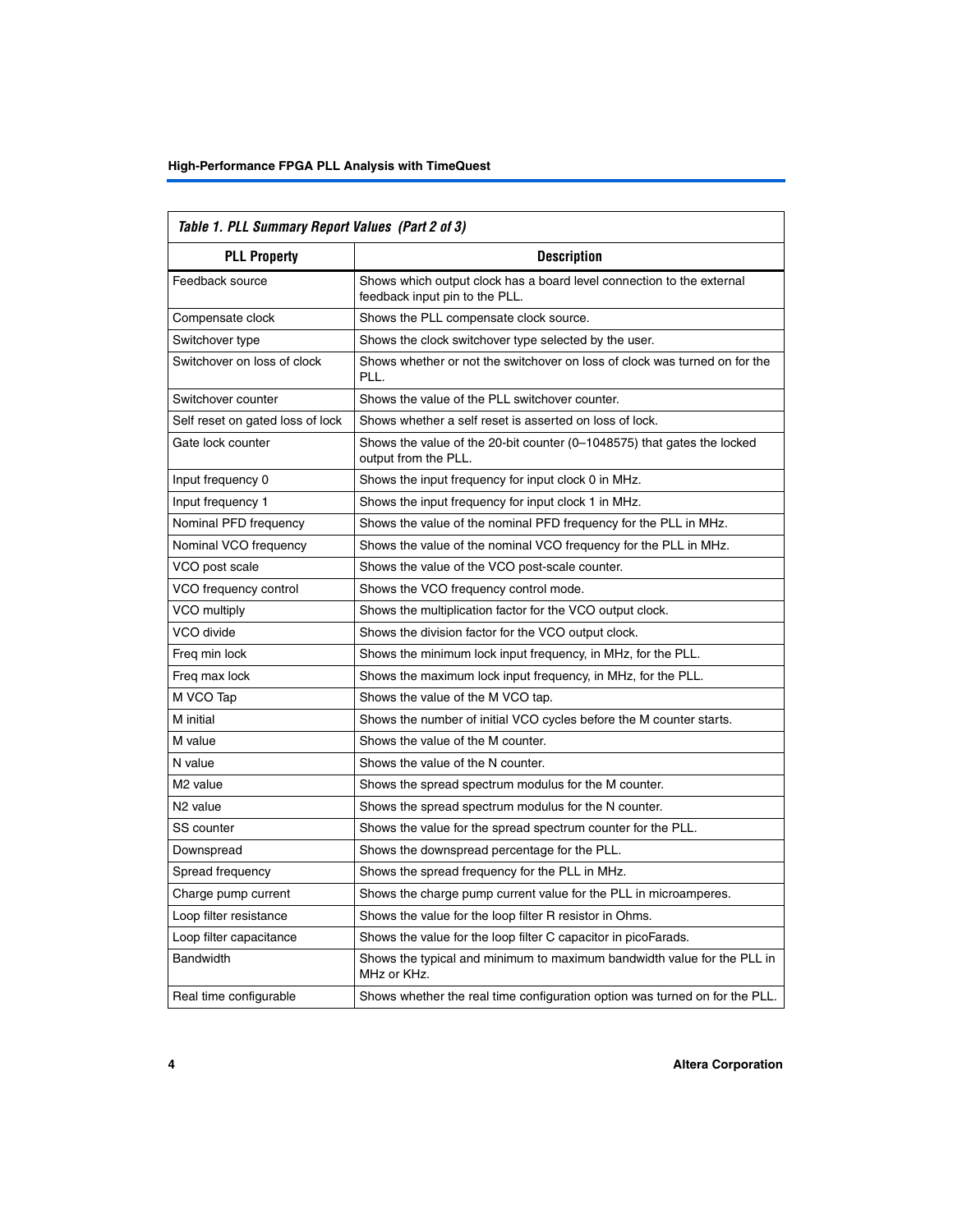| Table 1. PLL Summary Report Values (Part 3 of 3) |                                                                                                                                                                                                 |
|--------------------------------------------------|-------------------------------------------------------------------------------------------------------------------------------------------------------------------------------------------------|
| <b>PLL Property</b>                              | <b>Description</b>                                                                                                                                                                              |
| Scan chain MIF file                              | Shows the Memory Initialization File (.mif) generated by the compiler to<br>represent the initial state of the scan chain. Use with the altpll reconfig<br>megafunction to reconfigure the PLL. |
| Preserve counter order                           | Allows you to use specific counters with specific clock outputs.                                                                                                                                |
| PLL location                                     | Shows the location of the PLL.                                                                                                                                                                  |
| Inclk0 signal                                    | Shows the primary clock input to the PLL.                                                                                                                                                       |
| Inclk1 signal                                    | Shows the secondary clock input to the PLL.                                                                                                                                                     |
| Inclk0 signal type                               | Shows the primary clock input to the PLL type.                                                                                                                                                  |
| Inclk1 signal type                               | Shows the secondary clock input to the PLL type                                                                                                                                                 |

[Figure 2](#page-4-0) shows a portion of the PLL Summary report generated for a sample design.

<span id="page-4-0"></span>*Figure 2. Sample PLL Summary Report*

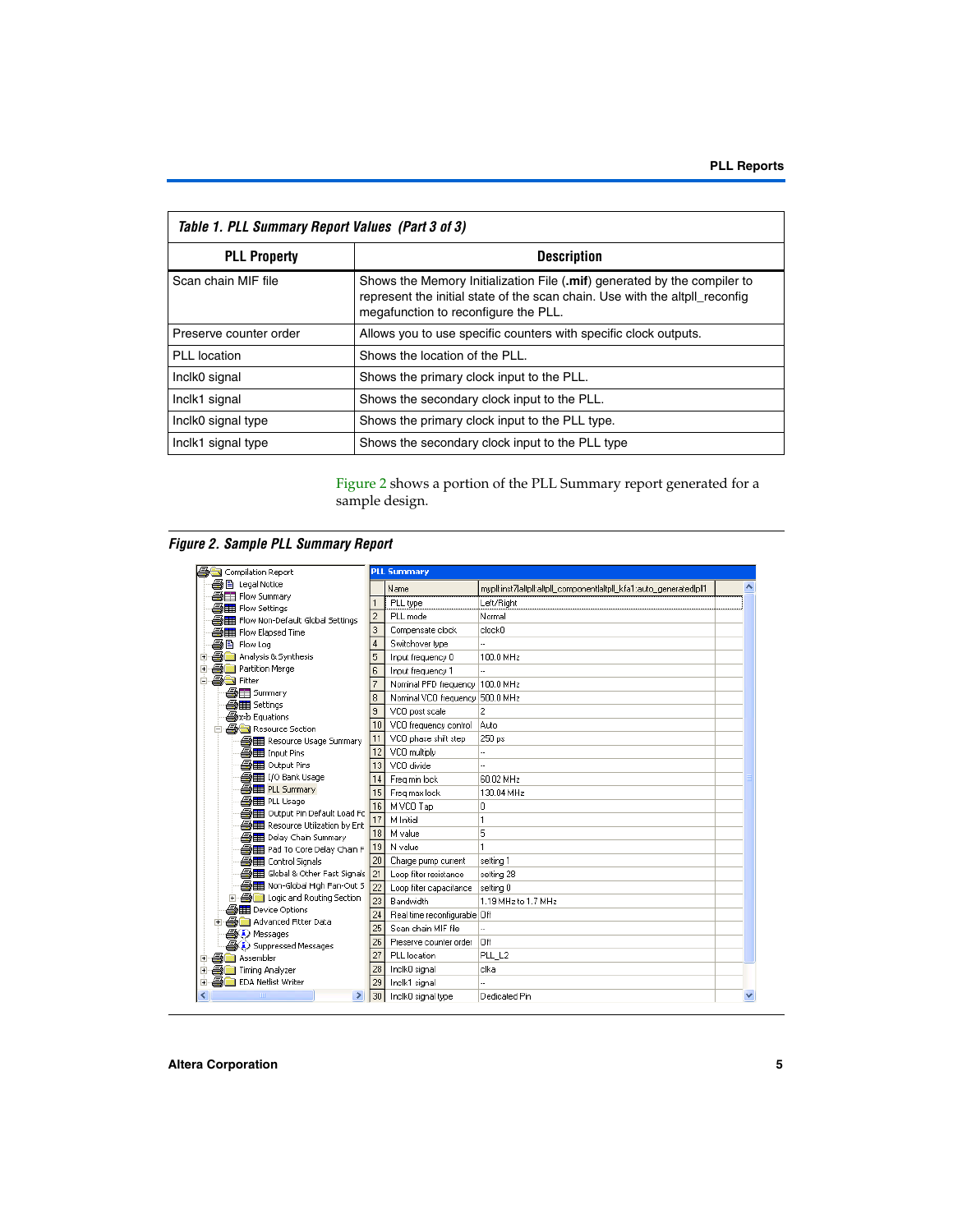### *PLL Usage Report*

The PLL Usage report shows the values of the specific output clock(s) for the PLLs in the design.

[Table 2](#page-5-0) describes the PLL properties shown in the PLL Usage report.

<span id="page-5-0"></span>

| Table 2. PLL Usage Report Values |                                                                                                                                                                                                                                       |  |  |  |  |  |
|----------------------------------|---------------------------------------------------------------------------------------------------------------------------------------------------------------------------------------------------------------------------------------|--|--|--|--|--|
| <b>Column Heading</b>            | <b>Description</b>                                                                                                                                                                                                                    |  |  |  |  |  |
| Name                             | Shows the instance name of the PLL.                                                                                                                                                                                                   |  |  |  |  |  |
| Output clock                     | Shows the output clock that was specified for the PLL.                                                                                                                                                                                |  |  |  |  |  |
| Mult                             | Shows the multiplication factor for the PLL output clock.                                                                                                                                                                             |  |  |  |  |  |
| Div                              | Shows the division factor for the PLL output clock.                                                                                                                                                                                   |  |  |  |  |  |
| <b>Output Frequency</b>          | Shows the clock frequency value for the PLL output port.<br>This value is equal to the input frequency multiplied by the<br>multiplication factor for the PLL output port, divided by the<br>division factor for the PLL output port. |  |  |  |  |  |
| <b>Phase Shift</b>               | Shows the value specified for the phase shift of the PLL<br>output clock, measured in degrees and picoseconds.                                                                                                                        |  |  |  |  |  |
| Duty Cycle                       | Shows the duty cycle of the output clock.                                                                                                                                                                                             |  |  |  |  |  |
| Counter                          | Shows the counter specified for the PLL output clock.                                                                                                                                                                                 |  |  |  |  |  |
| Counter Value                    | Shows the counter value for the PLL. This value is equal to<br>the sum of the high and low cycles specified for the PLL.<br>Bypass is shown if there are no high or low cycles specified<br>for the $PIL$                             |  |  |  |  |  |
| High/Low                         | Shows the number of high and low cycles for the PLL.                                                                                                                                                                                  |  |  |  |  |  |
| Cascade Input                    | Specifies the name of the preceding counter that is feeding<br>the cascade input of the current counter.                                                                                                                              |  |  |  |  |  |
| Initial                          | Shows the number of initial VCO cycles before the counter<br>starts.                                                                                                                                                                  |  |  |  |  |  |
| VCO Tap                          | Shows the VCO tap value for the counter.                                                                                                                                                                                              |  |  |  |  |  |

[Figure 3](#page-5-1) shows a portion of the PLL Usage report generated for a sample design.

### <span id="page-5-1"></span>*Figure 3. Sample PLL Usage Report*

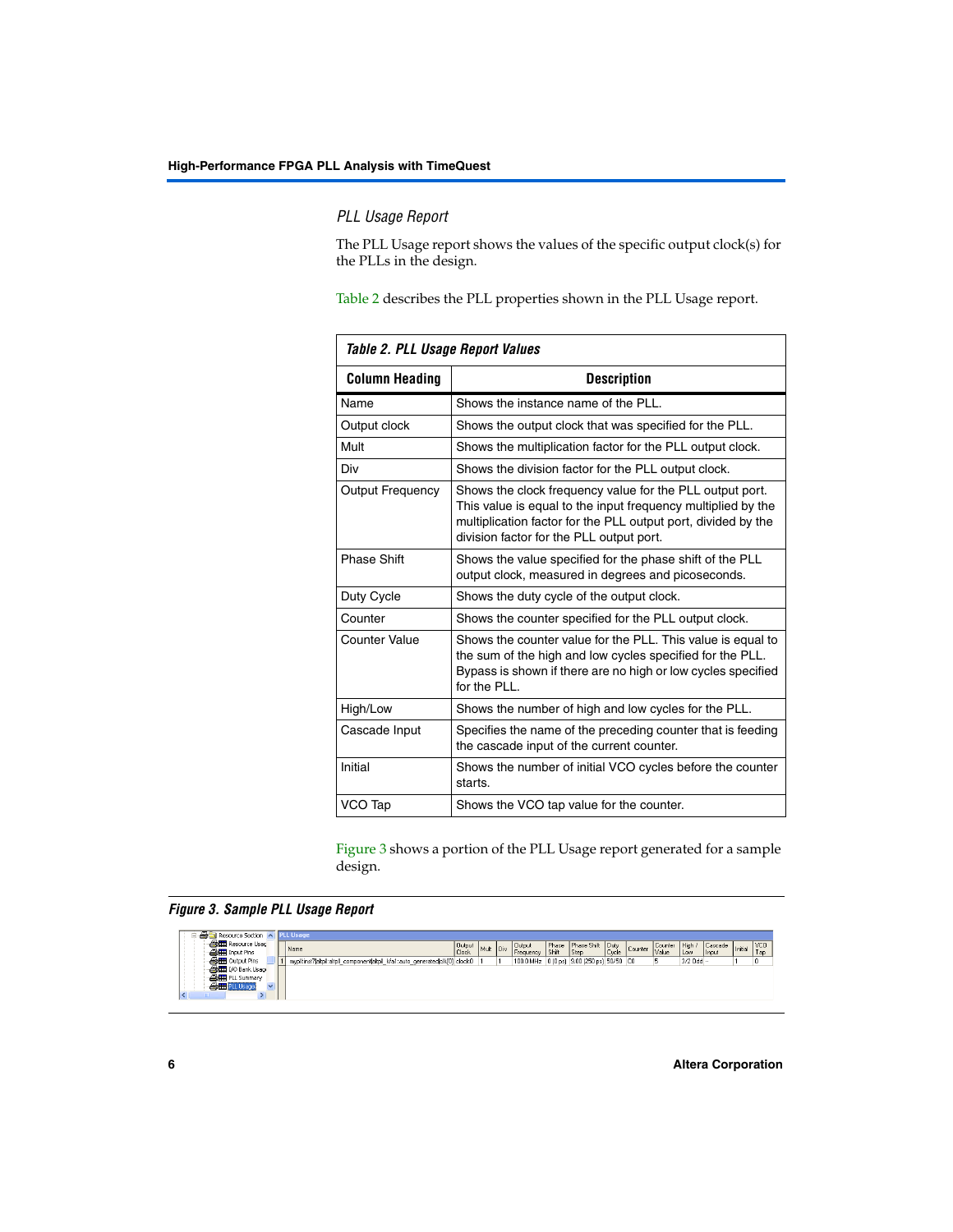# <span id="page-6-0"></span>**Constraining PLLs**

All clocks of the Stratix PLLs must be constrained to obtain a thorough static timing analysis with the TimeQuest Timing Analyzer. Without the proper clock constraints on the input and outupt clocks of the PLL, the TimeQuest Timing Analyzer will not analyze any clock transfers from these clocks. The TimeQuest Timing Analyzer supports three clock constraints for constraining PLL clocks:

- derive pll clocks—Used to automatically create generated clocks on the PLL output clocks.
- create clock—Used to create a base clock.
- create generated clock—Used to create a derived/generated clock.

Perform the following steps to constrain all PLLs:

- 1. Constrain all input clocks to the PLL. Use the create\_clock command. For example, create clock -period 10 -name  $\setminus$ clk\_sys [get\_ports inclk\_pll]
- 2. Constrain all PLL output clocks in one of the following ways:
	- Use derive pll clocks to automatically constrain the PLL output clocks.
	- or
	- Use create\_generated\_clock to constrain the PLL output clocks individually.

Altera recommends that you use the derive pll clocks command to automatically constrain the PLL output clocks. This allows the PLL output clock properties to be automatically updated if any of the clock properties are changed by the PLL MegaWizard® plug-in. Without the derive pll clocks command, each individual create\_generated\_clock constraint needs to be updated if any PLL output clock properties change.

If the derive pll clocks command is used, any input clocks to the PLL must still be constrained. There is no need to issue the derive pll clocks command multiple times in the same analysis. The first time the command is issued, all PLL output clocks are constrained.

If individual create generated clock constraints are used to constrain the PLL output clocks, the TimeQuest Timing Analyzer issues a warning if there are differences between the parameters specified in the create generated clock constraints and the parameters specified for the PLL output clocks in the megafunction.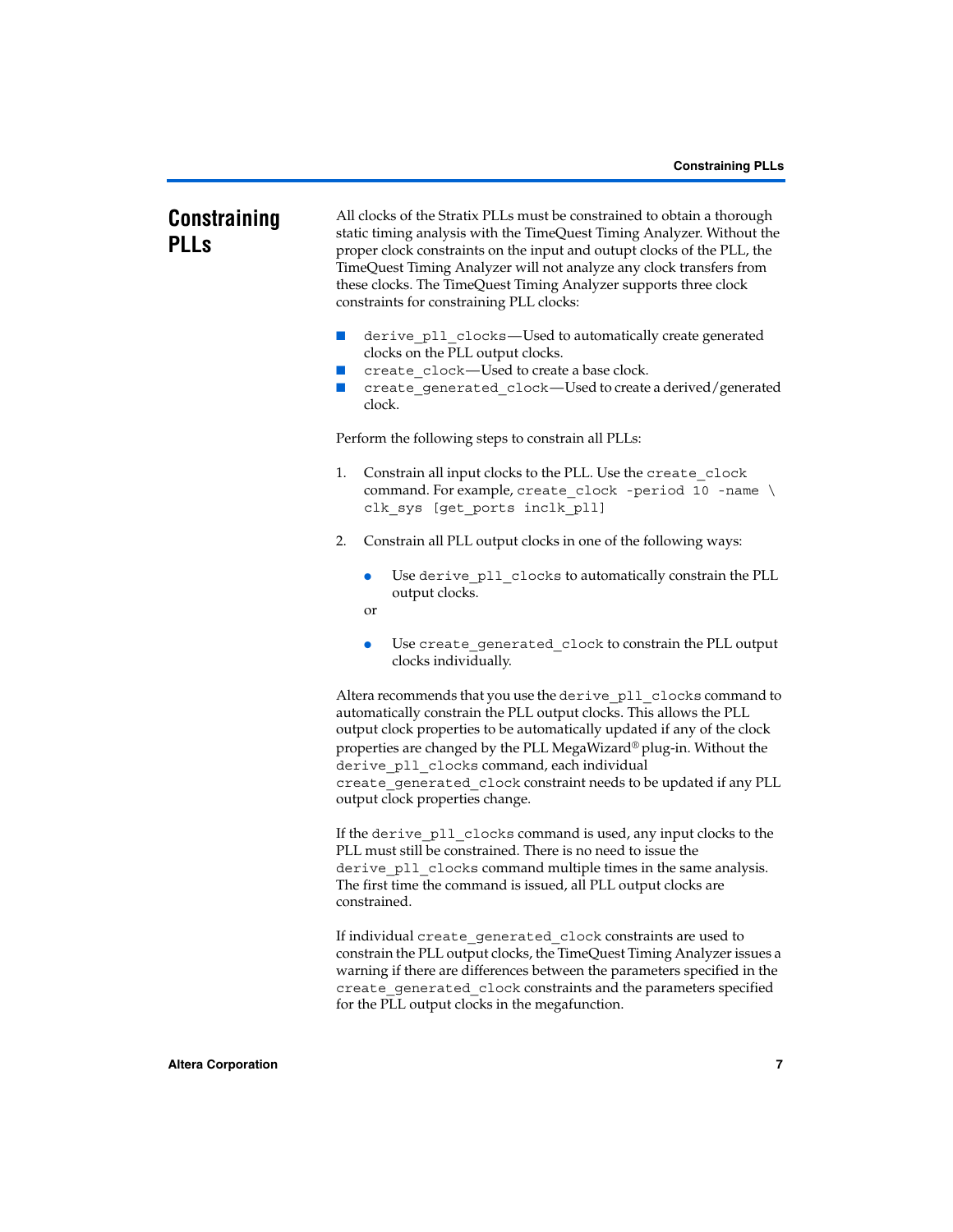[Figure 4](#page-7-0) shows a typical PLL design in a Stratix III device.

<span id="page-7-0"></span>

To constrain the clocks shown in [Figure 4,](#page-7-0) the following constraints can be applied:

```
# create a base clock for the input of the PLL
create clock -period 10 -name clk sys [get ports inclk pll]
# automatically create generated clocks on the output clocks of the PLL
derive_pll_clocks
                     Without the use of the derive pll clocks command, the PLL output
                     clocks can be constrained as shown in the following example:
# create a generated clock on the first output clock of the PLL
create qenerated clock -source \setminuspll|altpll_component|auto_generated|pll1|inclk[0] \
   -name my pll clk[0] pll|altpll component|auto generated|pll1|clk[0]
# create a generated clock on the second output clock of the PLL
create generated clock -source \setminuspll|altpll_component|auto_generated|pll1|inclk[0] \
   -multiply_by 2 -name my pll clk[1] \sqrt{2}pll|altpll_component|auto_generated|pll1|clk[1]
```

```
# create a base clock for the input of the PLL
create clock -period 10 -name clk sys [get ports inclk pll]
```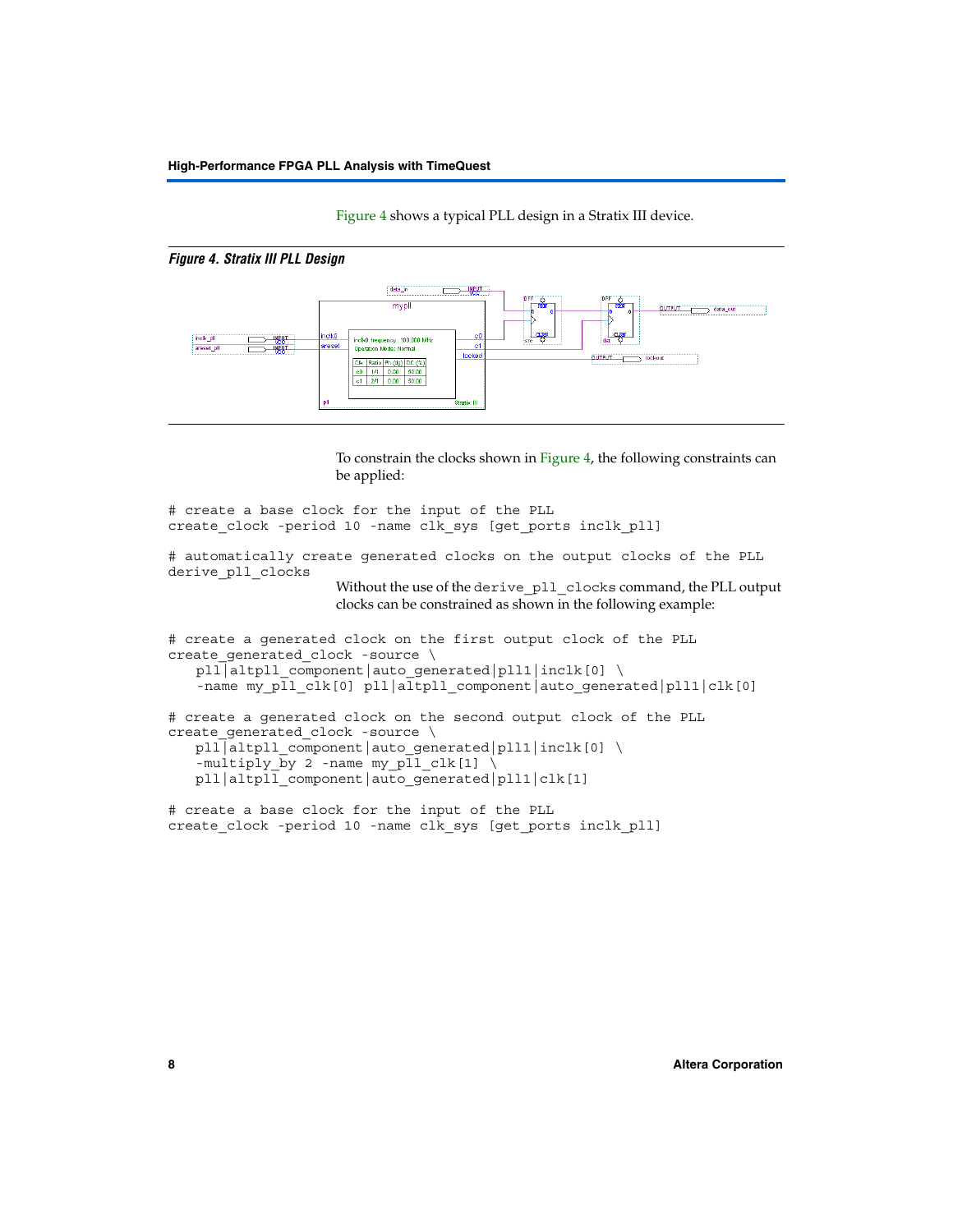# <span id="page-8-0"></span>**TimeQuest Reports**

The TimeQuest Timing Analyzer provides various reports that can be used to verify that all PLL parameters have been specified correctly.

# **Report Clocks Report**

The Report Clocks report summarizes all clocks that have been created in the design. This report details all parameters specified for all base clocks and all generated clocks in the design.

[Table 3](#page-8-2) describes the clock properties shown in the Report Clock report.

<span id="page-8-2"></span>

|                       | <b>Table 3. Report Clocks Report Properties</b>                          |
|-----------------------|--------------------------------------------------------------------------|
| <b>Column Heading</b> | Description                                                              |
| Clock Name            | Shows the name of the clock.                                             |
| Type                  | Shows the type of clock—either Base or Generated.                        |
| Period                | Shows the period for the clock.                                          |
| Rise                  | Shows the initial rise edge of the clock.                                |
| Fall                  | Shows the initial fall edge of the clock.                                |
| Duty Cycle            | Shows the duty cycle of the clock.                                       |
| Divide by             | Shows any divide by factor for the clock.                                |
| Multiply by           | Shows any multiply by factor for the clock.                              |
| Phase                 | Shows any phase shift of the clock.                                      |
| Offset                | Shows any offset of the clock.                                           |
| Edge List             | Shows the edge list for the clock.                                       |
| Edge Shift            | Shows the edge shift for the clock.                                      |
| Inverted              | Shows whether the clock is inverted with respect to the<br>source clock. |
| Master                | Shows the master clock.                                                  |
| Slave                 | Shows the source node for the clock.                                     |
| Targets               | Shows the node that the clock has been applied to.                       |

[Figure 5](#page-8-1) shows a sample Report Clocks report.

### <span id="page-8-1"></span>*Figure 5. Report Clocks Report*

| <b>Clocks Summary</b>                                                  |      |                    |             |                                                                                                                                    |  |  |  |       |  |                                                                                                          |
|------------------------------------------------------------------------|------|--------------------|-------------|------------------------------------------------------------------------------------------------------------------------------------|--|--|--|-------|--|----------------------------------------------------------------------------------------------------------|
| <b>Clock Name</b>                                                      | Type |                    |             | Period   Rise   Fall   Duty Cycle   Divide by   Multiply by   Phase   Offset   Edge List   Edge Shift   Inverted   Master   Source |  |  |  |       |  | Targets                                                                                                  |
|                                                                        |      | 10.000 0.000 5.000 |             |                                                                                                                                    |  |  |  |       |  | i ncB                                                                                                    |
| 1_componentlauto_generatedplf1iclk[0] Generated 10.000   0.000   5.000 |      |                    |             |                                                                                                                                    |  |  |  | false |  | inclk_pl plialtpl_componentlauto_generatedpl1finclk[0] { plialtpl_componentlauto_generatedipl1ficlk[0] } |
| 3 pllatpl_componentlauto_generatedpl1(clk[1] Generated 5.000           |      |                    | 0.000 2.500 |                                                                                                                                    |  |  |  | false |  | inclk_pl plialtpl_componentlauto_generatedpl11inclk[0] { plialtpl_componentlauto_generatedpl11clk[1] }   |
|                                                                        |      |                    |             |                                                                                                                                    |  |  |  |       |  |                                                                                                          |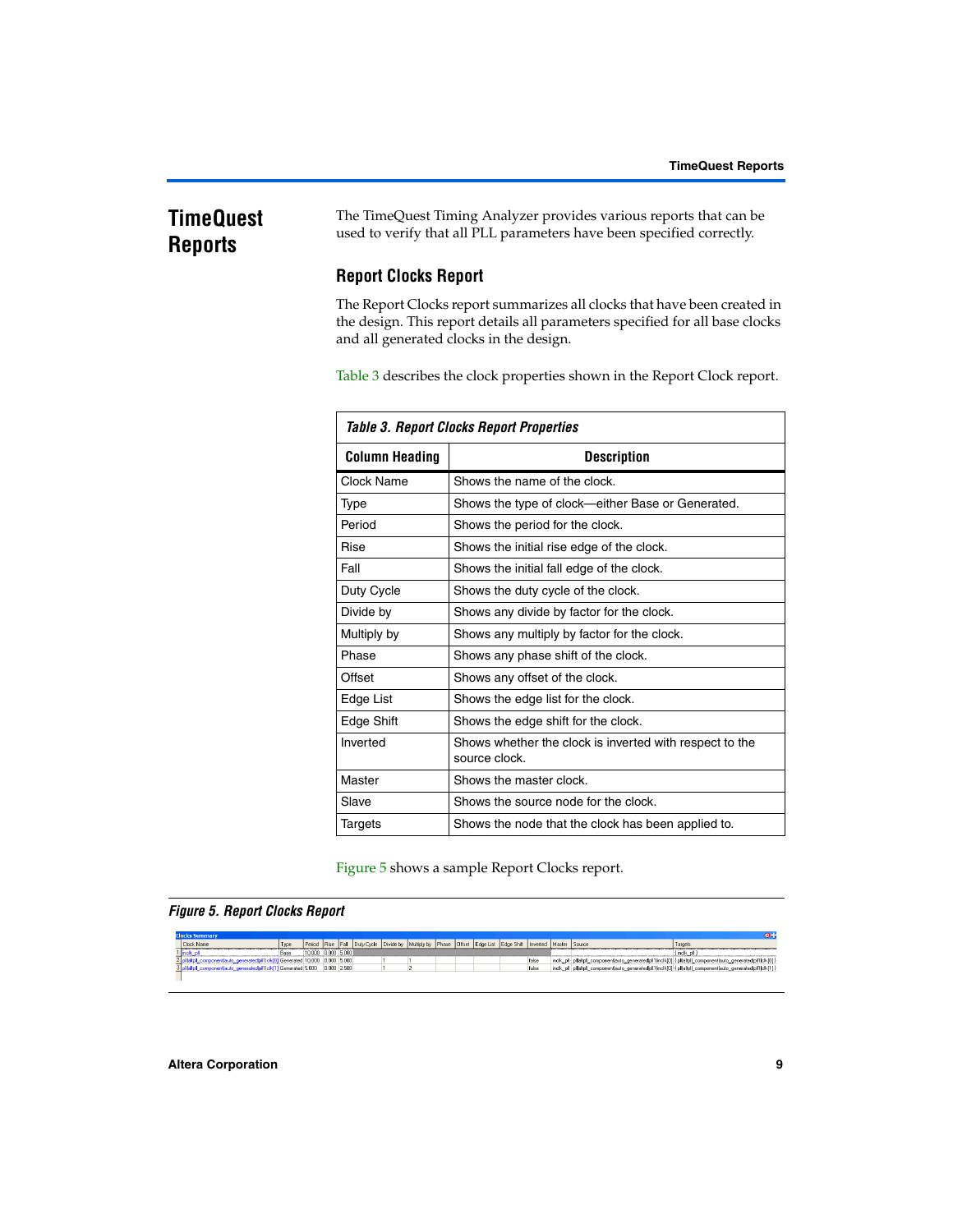The Report Clocks report contains various columns that show the properties of each clock in the design. Use the report\_clocks command to generate a Report Clocks report.

*Usage:*

```
report_clocks [-append] [-desc] [-file <name>] 
[-panel name <name>] [-stdout] [-summary]
```

| -append                     | If output is sent to a file, this option appends the<br>result to that file. Otherwise, the file is overwritten.                                                        |
|-----------------------------|-------------------------------------------------------------------------------------------------------------------------------------------------------------------------|
| -desc                       | Sorts the clocks by name in descending order<br>(ascending order is the default).                                                                                       |
| $-file name$                | Sends the results to a file.                                                                                                                                            |
| -panel name<br>$<$ name $>$ | Sends the results to the panel and specifies the name<br>of the new panel.                                                                                              |
| -stdout                     | Sends the output to stdout, via messages. Use this<br>option if you have selected another output format,<br>such as a file, and would also like to receive<br>messages. |
| -summary                    | Creates a single table with a summary of each clock.                                                                                                                    |

# **Report Timing Report**

The Report Timing report shows the data arrival and data required times, and the associated slack for any register-to-register path. Various analysis types can be performed, including setup, hold, recovery, and removal. The Report Timing report also shows the timing delays, including compensation delay, for any PLLs that are part of the clock path.

[Figure 6](#page-10-0) shows a sample Report Timing report, with the detail level set to Full Path, for a register-to-register path.



For more information about the Report Timing detail levels, refer to the *Quartus II TimeQuest Timing Analyzer* chapter in volume 3 of the *Quartus II Handbook*.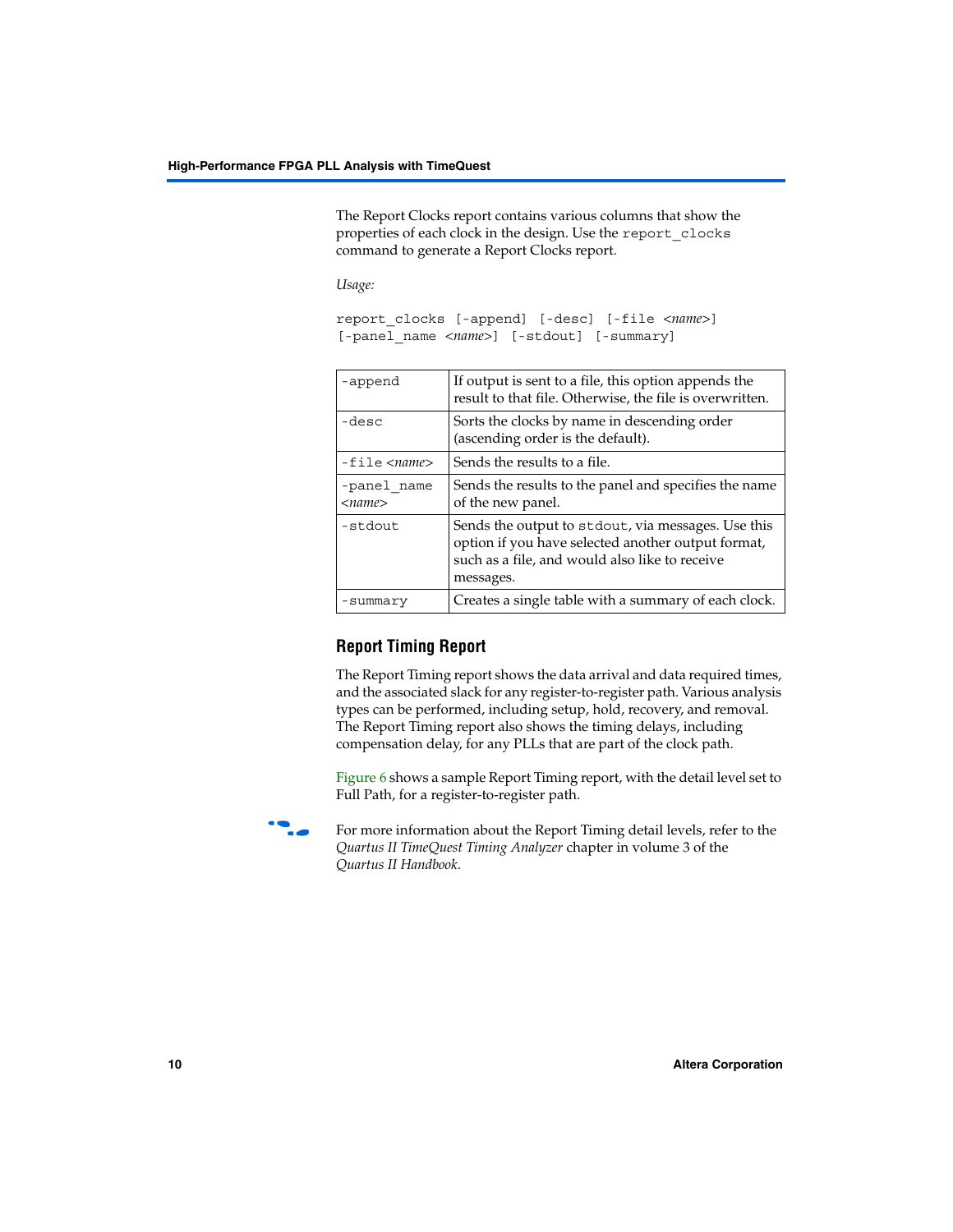# <span id="page-10-0"></span>*Figure 6. Report Timing Report*

|                                               | Path #1: Setup slack is 4.293 |                |                 |            |                   |                                                 |                                                           | O÷                |
|-----------------------------------------------|-------------------------------|----------------|-----------------|------------|-------------------|-------------------------------------------------|-----------------------------------------------------------|-------------------|
|                                               |                               |                |                 |            |                   | SLACK: 4.293 ns                                 |                                                           | Path Delay Stats  |
|                                               | <b>Path Summary</b>           |                |                 |            |                   |                                                 |                                                           |                   |
|                                               | Property                      |                | Value           |            |                   |                                                 |                                                           |                   |
|                                               | 1 From Node                   |                | src             |            |                   |                                                 |                                                           |                   |
| $\overline{\mathbf{c}}$                       | To Node                       |                | dst             |            |                   |                                                 |                                                           |                   |
| 3                                             | Launch Clock                  |                |                 |            |                   | plialtpli_component auto_generated pli1 clk[0]  |                                                           |                   |
| $\overline{4}$                                | Latch Clock                   |                |                 |            |                   | plijaltpli_componentjauto_generatedjpli1jclk[1] |                                                           | Type [Delay (ps)] |
| 5                                             | Data Arrival Time             |                | 1.180           |            |                   |                                                 |                                                           | IC [4770] (74%)   |
| $\overline{6}$<br>5.473<br>Data Required Time |                               |                |                 |            |                   |                                                 |                                                           | Cell [1602] (25%) |
| $\overline{7}$                                | Slack                         |                | 4.293           |            |                   |                                                 |                                                           |                   |
|                                               | <b>Data Arrival Path</b>      |                |                 |            |                   |                                                 |                                                           |                   |
|                                               | Total                         | Incr           | <b>BF</b>       | Type       | Fanout            | Location                                        | Element                                                   |                   |
| $\mathbf{1}$                                  | 0.000                         | 0.000          |                 |            |                   |                                                 | launch edge time                                          |                   |
| $\overline{2}$                                | 0.000                         | 0.000          |                 |            |                   |                                                 | source latency                                            |                   |
| $\overline{3}$                                | 0.000                         | 0.000          |                 |            | $\mathbf{1}$      | IOPAD_X0_Y23_N0                                 | inclk_pll                                                 |                   |
| $\overline{4}$                                | 0.000                         | 0.000          | <b>RR</b>       | IC         | 1                 | IOIBUF_X0_Y23_N1                                | inclk_pll~input i                                         |                   |
| 5                                             | 0.464                         | 0.464          | <b>RR</b>       | CELL       | $\mathbf{1}$      | IOIBUF X0 Y23 N1                                | inclk_pll~input o                                         |                   |
| 6                                             | 2.611                         | 2.147          | <b>RR</b>       | IC         | $\overline{c}$    | PLL L <sub>2</sub>                              | plijaltpli componentjauto generatedjpli1jinclk[0]         |                   |
| 7                                             | $-2.670$                      | $-5.281$       | <b>RR</b>       | COMP       | $\mathbf{1}$      | PLL L2                                          | plijaltpli componentjauto generatedjpli1jclk[0]           |                   |
| 8                                             | $-1.375$                      | 1.295          | <b>RR</b>       | IC         | 1                 | CLKCTRL G3                                      | plijaltpil componentjauto generatedjcik[0]~cikctrijincik  |                   |
| $\overline{9}$                                | $-1.245$                      | 0.130          | <b>BB</b>       | CELL       | $\mathbf{1}$      | CLKCTRL G3                                      | plijaltpli_componentjauto_generatedjclk[0]~clkctrijoutclk |                   |
|                                               | $10$ -0.210                   | 1.035          | <b>RR</b>       | IC         | 1                 | FF X1 Y29 N7                                    | srejelk                                                   |                   |
|                                               | 11 0.598                      | 0.808          | <b>RR</b>       | CELL       | $\mathbf{1}$      | FF X1_Y29_N7                                    | <b>STC</b>                                                |                   |
| 12                                            | 0.687                         | 0.089          |                 | uTco       | 1                 | FF_X1_Y29_N7                                    | src                                                       |                   |
| 13                                            | 0.687                         | 0.000          | <b>RR</b>       | CELL       | $\mathbf{1}$      | FF_X1_Y29_N7                                    | srelg                                                     |                   |
| 14                                            | 0.980                         | 0.293          | RR              | IC         | 1                 | MLABCELL_X1_Y29_N4                              | dst~feeder dataf                                          |                   |
| 15                                            | 1.079                         | 0.099          | <b>RR</b>       | CELL       | 1                 | MLABCELL_X1_Y29_N4                              | dst~feeder combout                                        |                   |
| 16                                            | 1.079                         | 0.000          | <b>BB</b>       | ТC         | 1                 | FF_X1_Y29_N5                                    | dstld                                                     |                   |
| 17                                            | 1.180                         | 0.101          | <b>RR</b>       | CELL       | 1                 | FF_X1_Y29_N5                                    | dst                                                       |                   |
|                                               | <b>Data Required Path</b>     |                |                 |            |                   |                                                 |                                                           |                   |
|                                               | Total                         | Incr           | <b>RF</b>       | Type       | Fanout            | Location                                        | Element                                                   |                   |
| $\mathbf{1}$                                  | 5.000                         | 5.000          |                 |            |                   |                                                 | latch edge time                                           |                   |
| $\overline{c}$                                | 5.000                         | 0.000          |                 |            |                   |                                                 | source latency                                            |                   |
| 3                                             | 5.000                         | 0.000          |                 |            | $\mathbf{1}$      | IOPAD X0 Y23 N0                                 | inclk pll                                                 |                   |
| $\overline{4}$                                | 5.000                         | 0.000          | <b>RR</b>       | ΙC         | 1                 | IOIBUF X0 Y23 N1                                | inclk_pll~input i                                         |                   |
| 5                                             | 5.460                         | 0.460          | <b>RR</b>       | CELL       | $\mathbf{1}$      | IOIBUF X0 Y23 N1                                | inclk_pll~input o                                         |                   |
| 6                                             | 7.607                         | 2.147          | <b>RR</b>       | ТC         | $\overline{c}$    | PLL_L2                                          | plilaltpli_component auto_generated pli1 inclk[0]         |                   |
| $\overline{7}$                                | 2.326                         | $-5.281$       | <b>RR</b>       | COMP       | $\mathbf{1}$      | PLL_L2                                          | plialtpli_componentlauto_generatedipli1 clk[1]            |                   |
| 8<br>$\overline{9}$                           | 3.621                         | 1.295          | <b>RR</b>       | IC         | 1                 | CLKCTRL_G2                                      | plilaltpli_component auto_generated clk[1]~clkctrl inclk  |                   |
|                                               | 3.751                         | 0.130          | <b>RR</b>       | CELL       | $\mathbf{1}$      | CLKCTRL_G2                                      | plijaltpli_componentjauto_generatedjclk[1]~clkctrijoutclk |                   |
| 11                                            | 10 4.769<br>5.577             | 1.018<br>0.808 | RR<br><b>RR</b> | ТC<br>CELL | 1<br>$\mathbf{1}$ | FF_X1_Y29_N5<br>FF_X1_Y29_N5                    | dsticik<br>dst                                            |                   |
| 12                                            | 5.473                         | $-0.104$       |                 | uTsu       | 1                 | FF_X1_Y29_N5                                    | dst                                                       |                   |
|                                               |                               |                |                 |            |                   |                                                 |                                                           |                   |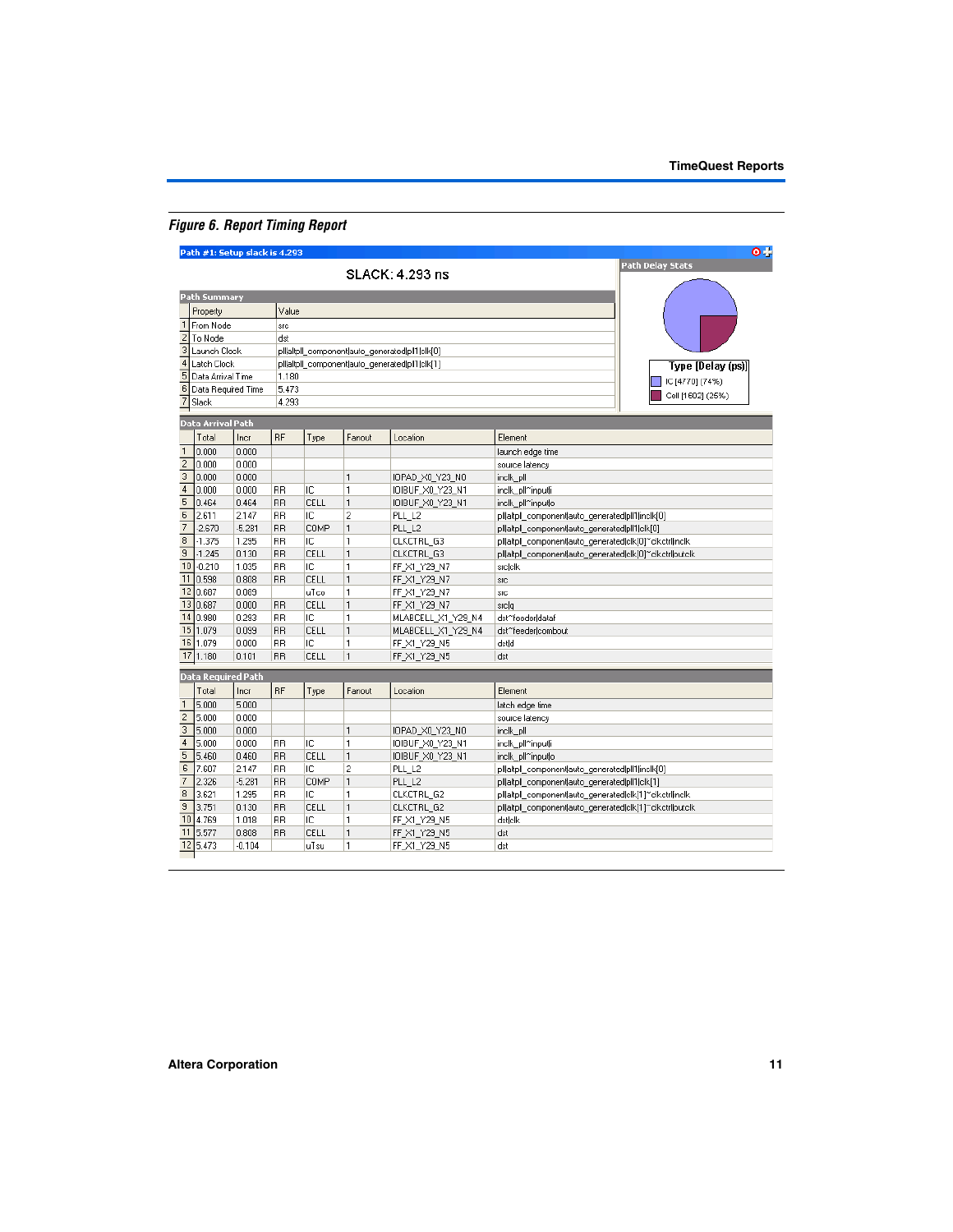With the detail level set to Full Path, the entire clock path is shown in the Data Arrival Path and Data Required Path sections of the report. The report includes the columns shown in [Table 4](#page-11-1)

<span id="page-11-1"></span>

|                       | <b>Table 4. Report Timing Report Description</b>        |
|-----------------------|---------------------------------------------------------|
| <b>Column Heading</b> | <b>Description</b>                                      |
| Incr                  | Shows the time delay increment by the element.          |
| <b>RF</b>             | Shows the input and output transitions for the element. |
| Type                  | Shows the type of resource of the element.              |
| Fanout                | Shows the number of fanouts from the element.           |
| Location              | Shows the location on the Stratix device.               |
| Element               | Shows the name of the element.                          |

For the Data Arrival Path, lines 3 to 9 detail the clock path to the source register, as shown in [Table 5](#page-11-0).

<span id="page-11-0"></span>

|                    | <b>Table 5. Clock Path Description</b>                                                                  |
|--------------------|---------------------------------------------------------------------------------------------------------|
| <b>Line Number</b> | <b>Description</b>                                                                                      |
| Line 3             | Shows the input clock port named inclk pll located at<br>IOPAD X0 Y23.                                  |
| Lines 4 and 5      | Show the path through the input buffer of IOPAD X0 Y23.                                                 |
| Line 6             | Shows the interconnect delay to the input pin of the PLL.                                               |
| Line 7             | Shows the compensation delay due to the PLL. This is<br>indicated by the COMP entry in the Type column. |
| Lines 8 and 9      | Show the interconnect and global buffer delays, respectively.                                           |

Line 7 shows the total PLL compensation if the PLL is in normal mode, source-synchronous mode, or zero delay buffer mode.

**1 The TimeQuest Timing Analyzer does not report which mode** the PLL has been set to. The PLL mode can be determined in the PLL Summary report.

Any specified phase shift of the PLL output clocks appears as part of the Launch Time or Latch Time, depending on the clock path to either the source register or destination register, respectively.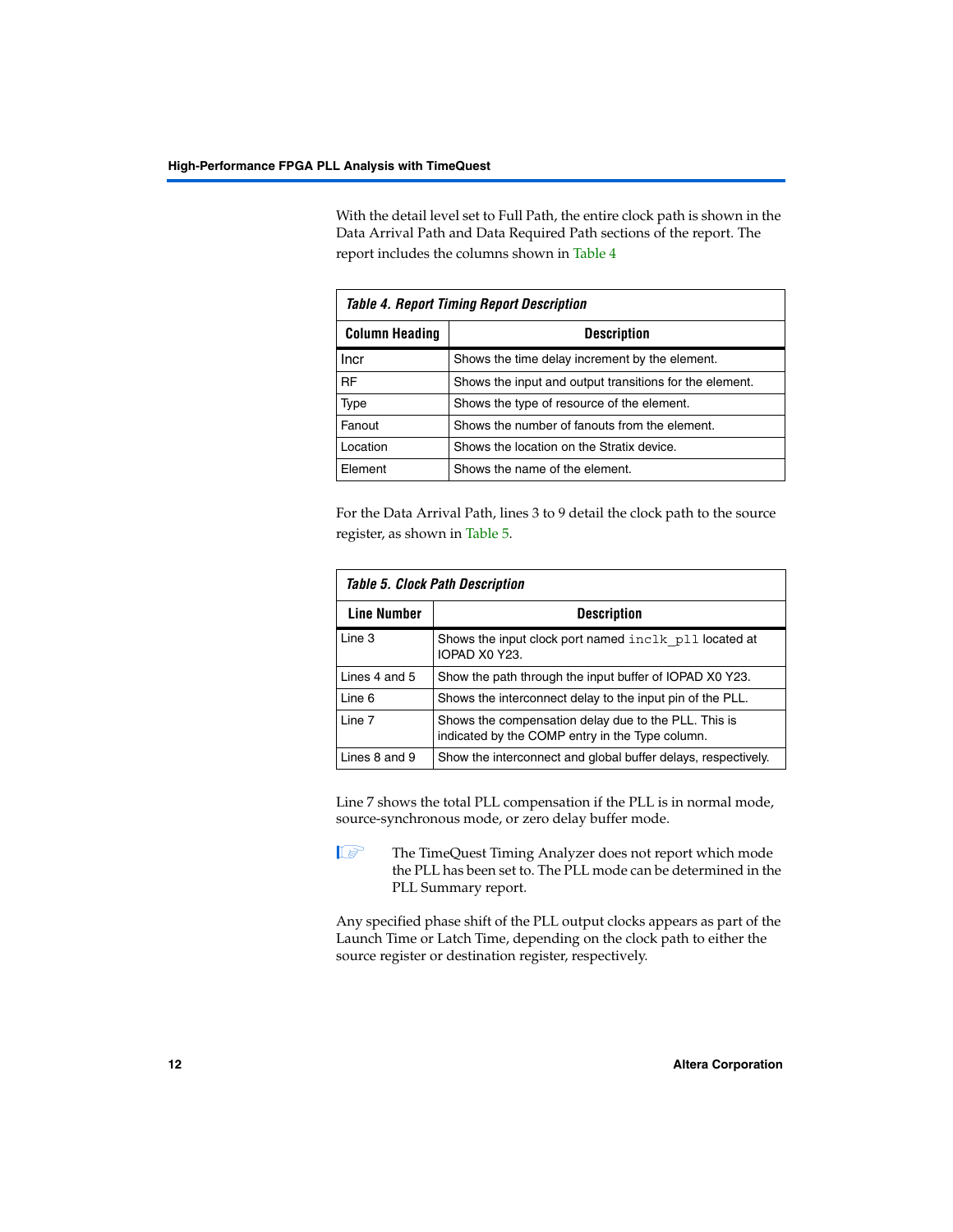<span id="page-12-0"></span>**PLL Features** The following sections describe some of the PLL features available in the Stratix device family.



Refer to the respective Stratix device handbook for specifications of the PLL features available on your selected device.

### **Clock Switchover**

Clock switchover is a feature that allows the PLL to switch between two input reference clocks. You can use clock switchover for clock redundancy, or for a dual clock domain application. This feature of the Stratix PLLs can be used to develop a highly reliable system in which you can use a redundant clock in case the primary clock fails. Clock switchover can be performed automatically, when the clock is no longer toggling, or manually through a user control signal.

You must create clocks on the inputs of the PLL clock pins in the TimeQuest Timing Analyzer. The PLL output clocks can be either created individually or with the derive\_pll\_clocks command.

[Figure 7](#page-12-1) shows a typical PLL with clock switchover enabled.

<span id="page-12-1"></span>*Figure 7. Typical PLL with Clock Switchover Enabled*



The PLL input clock 0 is set to 100 MHz and the input clock 1 is set to 200 MHz. To constrain the clocks in this design you can specify the following constraints:

```
# create input clock 0
create_clock -period 10 -name clk 100 [get ports clk a]
# create input clock 1
create clock -period 5 -name clk 200 [get ports clk b]
```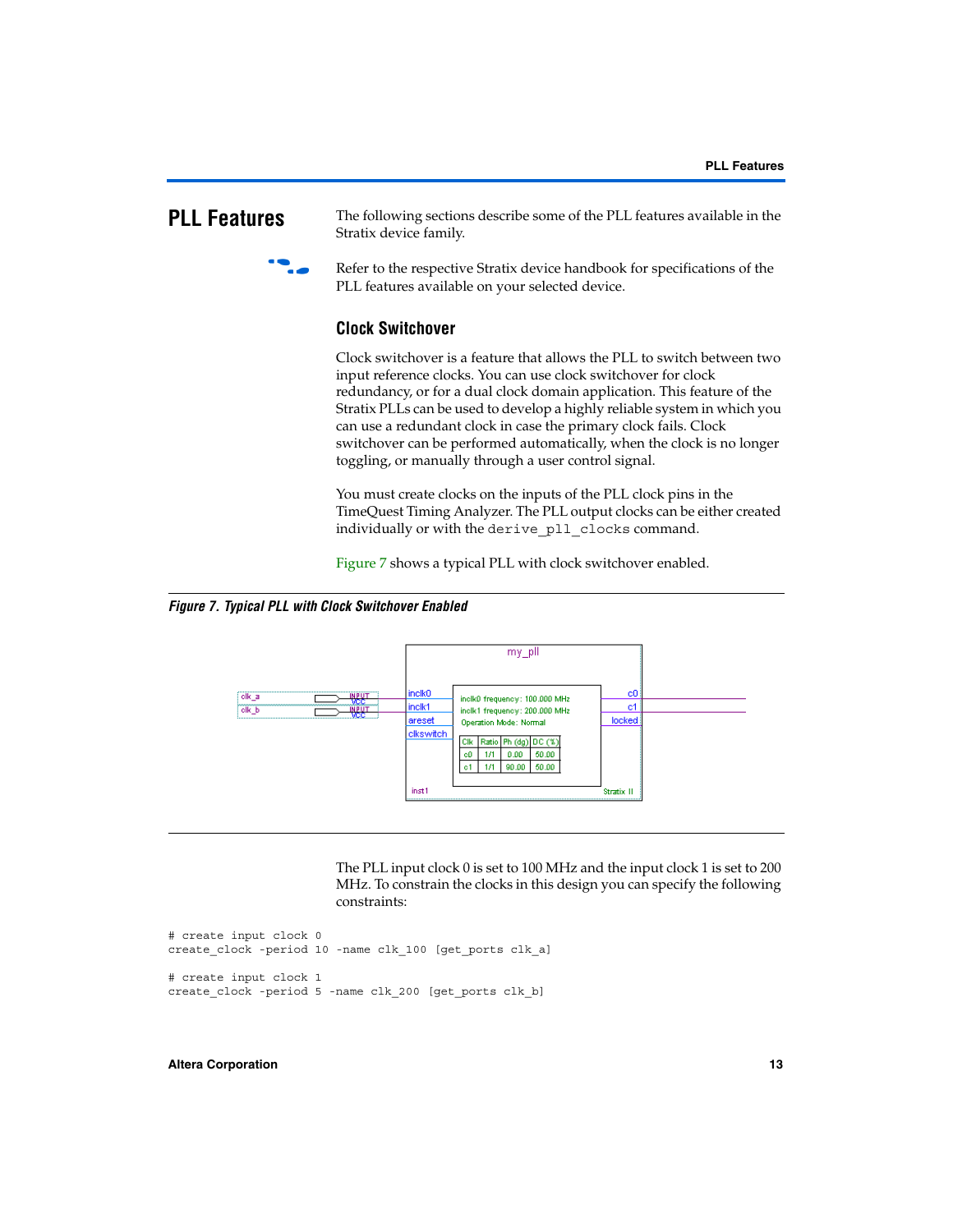# create the PLL output clocks derive\_pll\_clocks

> The derive pll clocks command will constrain the two PLL output clocks with respect to the two input clocks. For the above design, the following constraints are created:

```
create_generated_clock -source inst1|altpll_component|pll|inclk[0] -name \ 
    inst1|altpll_component|pll|clk[0] inst1|altpll_component|pll|clk[0]
create generated clock -source inst1|altpll component|pll|inclk[1] -name \setminusinst1|altpll_component|pll|clk[0]~1 inst1|altpll_component|pll|clk[0]
create generated clock -source inst1|altpll component|pll|inclk[0] -phase 90.00 -name \setminusinst1|altpll_component|pll|clk[1] inst1|altpll_component|pll|clk[1]
```

```
create_generated_clock -source inst1|altpll_component|pll|inclk[1] -phase 90.00 -name \ 
    inst1|altpll_component|pll|clk[1]~1 inst1|altpll_component|pll|clk[1]
```
Alternatively, to manually constrain the PLL in [Figure 7](#page-12-1), you can specify the following constraints:

```
# create input clock 0
create clock -period 10 -name clk 100 [get ports clk a]
# create input clock 1
create clock -period 5 -name clk 200 [get ports clk b]
# create the PLL output clocks
derive_pll_clocks
# create the generated clocks on the output of PLL clk0
# sourced from inclk0
create qenerated clock -source inst1|altpll component|pll|inclk[0] -name pll inclk0 clk0 \setminusinst1|altpll_component|pll|clk[0]
# sourced from inclk1
create generated clock -source inst1|altpll component|pll|inclk[1] -name pll inclk1 clk0 \setminusinst1|altpll_component|pll|clk[0] -add
# create the generated clocks on the output of PLL clk1
# sourced from inclk0
create qenerated clock -source inst1|altpll component|pll|inclk[0] -phase 90.00 -name \setminuspll_inclk0_clk1_inst1|altpll_component|pll|clk[1]
# sourced from inclk1
create generated clock -source inst1|altpll component|pll|inclk[1] -phase 90.00 -name \
   pll_inclk1_clk1_inst1|altpll_component|pll|clk[1] -add
```

```
\mathbb{I} \mathcal{F} When manually applying two or more clocks to the same node,
         -add must be included.
```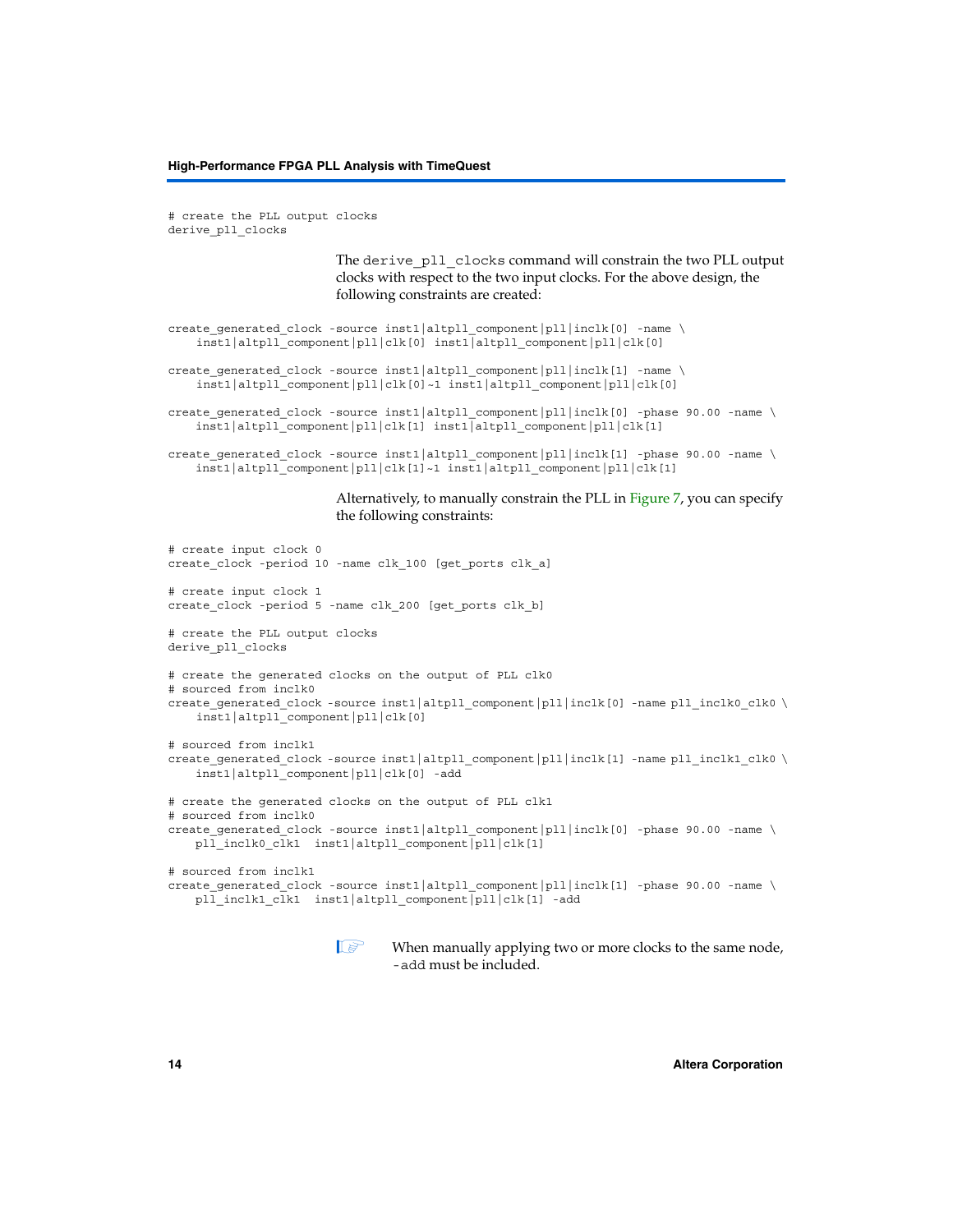## **Clock Uncertainty**

Clock uncertainty is defined as the interval of confidence around the ideal clock value such that the measured value is always inside this stated interval.

The following are the common sources of clock uncertainty:

- Clock jitter
- Clock skew
- Duty cycle distortion
- Phase shift error (when using non-zero PLL phase shifts)

Use the set clock uncertainty constraint to model jitter, skew, and a guard band associated with clock signals. When a clock uncertainty assignment exists for a clock signal, the TimeQuest Timing Analyzer performs the most conservative setup and hold checks. An uncertainty value of 0.5 ns for clk0 (with a clock period of 10 ns) means the first rising edge of clk0 can arrive at any time between –0.5 and 0.5 ns, and the first falling edge of clk0 can arrive at any time between 4.5 and 5.5 ns. This uncertainty interval effectively reduces the available launch and latch time period to  $10 - 1 = 9$  ns ([Figure 8](#page-14-0)).

<span id="page-14-0"></span>

The set\_clock\_uncertainty constraint does not change the micro  $t_{\text{SI}}$  and  $t_{\text{H}}$  values of the internal registers of the device, but decreases the clock setup and clock hold relationships for any register-to-register paths.

Use set\_clock\_uncertainty -setup to apply a setup uncertainty value or set clock uncertainty -hold to apply a hold uncertainty value to a clock signal, or as a point-to-point assignment between two clocks. For a setup check, the TimeQuest Timing Analyzer subtracts the specified clock setup uncertainty from the data required time. For a hold check, the TimeQuest Timing Analyzer adds the specified clock hold uncertainty to the data required time.

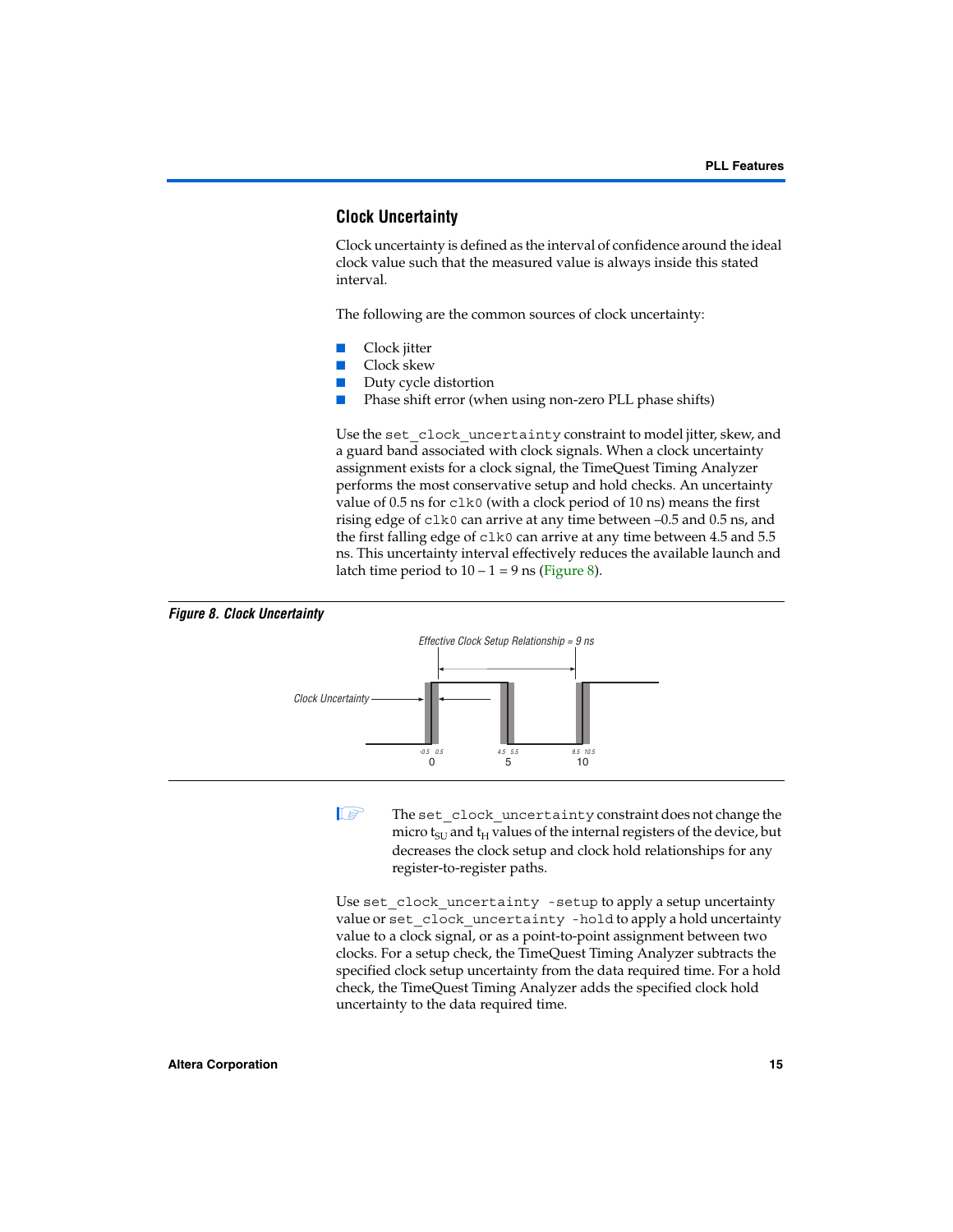[Figure 9](#page-15-0) shows the Data Arrival Path and Data Required Path reports for a setup check performed on a single clock domain register-to-register path. A 10 ns clock drives the clock port of the registers and no uncertainty constraints have been applied to the clock. The data arrival time is 3.331 ns, and the data required time is 12.639 ns. The slack time for this path is 9.308.

| Data Arrival Path<br><b>RF</b><br>Fanout<br>Type<br>Location<br>Total<br>Element<br>Incr<br>1<br>0.000<br>0.000<br>$\overline{2}$<br>B.<br>2.747<br>2.747<br>3<br>1<br>2.836<br>0.089<br>uTco<br>FF X1 Y43 N39<br>src_reg<br>$\overline{c}$<br>4 <sup>1</sup><br>2.836<br>0.000<br>CELL<br>RR.<br>FF X1 Y43 N39<br>src_reglq<br>5 <sub>l</sub><br>3.131<br>0.295<br><b>BB</b><br>IC.<br>1<br>MLABCELL X1_Y43_N6<br>6 <br>1<br>3.230<br>0.099<br>RR.<br>CELL<br>MLABCELL_X1_Y43_N6<br>7<br>1<br>IC.<br>3.230<br>0.000<br><b>BB</b><br>FF_X1_Y43_N7<br>dst_reg d<br>$\lvert 8 \rvert$<br>3.331<br>1<br>FF X1 Y43 N7<br>0.101<br>RR.<br>CELL<br>dst reg<br>∢<br>TIII.<br><b>Data Required Path</b><br><b>RF</b><br>Fanout<br>Total<br>Type<br>Location<br>Element<br>Incr<br>1 <sup>1</sup><br>10.000<br>10.000<br>latch edge time<br>$\overline{2}$<br>R<br>12.743<br>2.743<br>3 <sup>1</sup><br>12.639<br>$-0.104$ | launch edge time<br>clock network delay<br>dst_reg~feeder dataf<br>dst reg~feeder combout<br>≯<br>clock network delay |
|-------------------------------------------------------------------------------------------------------------------------------------------------------------------------------------------------------------------------------------------------------------------------------------------------------------------------------------------------------------------------------------------------------------------------------------------------------------------------------------------------------------------------------------------------------------------------------------------------------------------------------------------------------------------------------------------------------------------------------------------------------------------------------------------------------------------------------------------------------------------------------------------------------------------|-----------------------------------------------------------------------------------------------------------------------|
|                                                                                                                                                                                                                                                                                                                                                                                                                                                                                                                                                                                                                                                                                                                                                                                                                                                                                                                   |                                                                                                                       |
|                                                                                                                                                                                                                                                                                                                                                                                                                                                                                                                                                                                                                                                                                                                                                                                                                                                                                                                   |                                                                                                                       |
|                                                                                                                                                                                                                                                                                                                                                                                                                                                                                                                                                                                                                                                                                                                                                                                                                                                                                                                   |                                                                                                                       |
|                                                                                                                                                                                                                                                                                                                                                                                                                                                                                                                                                                                                                                                                                                                                                                                                                                                                                                                   |                                                                                                                       |
|                                                                                                                                                                                                                                                                                                                                                                                                                                                                                                                                                                                                                                                                                                                                                                                                                                                                                                                   |                                                                                                                       |
|                                                                                                                                                                                                                                                                                                                                                                                                                                                                                                                                                                                                                                                                                                                                                                                                                                                                                                                   |                                                                                                                       |
|                                                                                                                                                                                                                                                                                                                                                                                                                                                                                                                                                                                                                                                                                                                                                                                                                                                                                                                   |                                                                                                                       |
|                                                                                                                                                                                                                                                                                                                                                                                                                                                                                                                                                                                                                                                                                                                                                                                                                                                                                                                   |                                                                                                                       |
|                                                                                                                                                                                                                                                                                                                                                                                                                                                                                                                                                                                                                                                                                                                                                                                                                                                                                                                   |                                                                                                                       |
|                                                                                                                                                                                                                                                                                                                                                                                                                                                                                                                                                                                                                                                                                                                                                                                                                                                                                                                   |                                                                                                                       |
|                                                                                                                                                                                                                                                                                                                                                                                                                                                                                                                                                                                                                                                                                                                                                                                                                                                                                                                   |                                                                                                                       |
|                                                                                                                                                                                                                                                                                                                                                                                                                                                                                                                                                                                                                                                                                                                                                                                                                                                                                                                   |                                                                                                                       |
|                                                                                                                                                                                                                                                                                                                                                                                                                                                                                                                                                                                                                                                                                                                                                                                                                                                                                                                   |                                                                                                                       |
|                                                                                                                                                                                                                                                                                                                                                                                                                                                                                                                                                                                                                                                                                                                                                                                                                                                                                                                   |                                                                                                                       |
|                                                                                                                                                                                                                                                                                                                                                                                                                                                                                                                                                                                                                                                                                                                                                                                                                                                                                                                   |                                                                                                                       |
|                                                                                                                                                                                                                                                                                                                                                                                                                                                                                                                                                                                                                                                                                                                                                                                                                                                                                                                   | 1<br>FF X1 Y43 N7<br>uTsu<br>dst_reg                                                                                  |
|                                                                                                                                                                                                                                                                                                                                                                                                                                                                                                                                                                                                                                                                                                                                                                                                                                                                                                                   |                                                                                                                       |

<span id="page-15-0"></span>*Figure 9. Data Arrival and Data Required Times without Clock Uncertainty*

[Figure 10](#page-16-0) shows the Data Arrival Path and Data Required Path reports for a setup check performed on a single clock domain register-to-register path. A 10 ns clock drives the clock port of the registers and a setup uncertainty of 0.2 ns (Data Required Path line 2) has been applied to the clock. The data arrival time is 3.331 ns (Data Arrival Path line 8), and the data required time is 12.439 ns (Data Required Path line 3). The slack time for this path is 9.108 ns.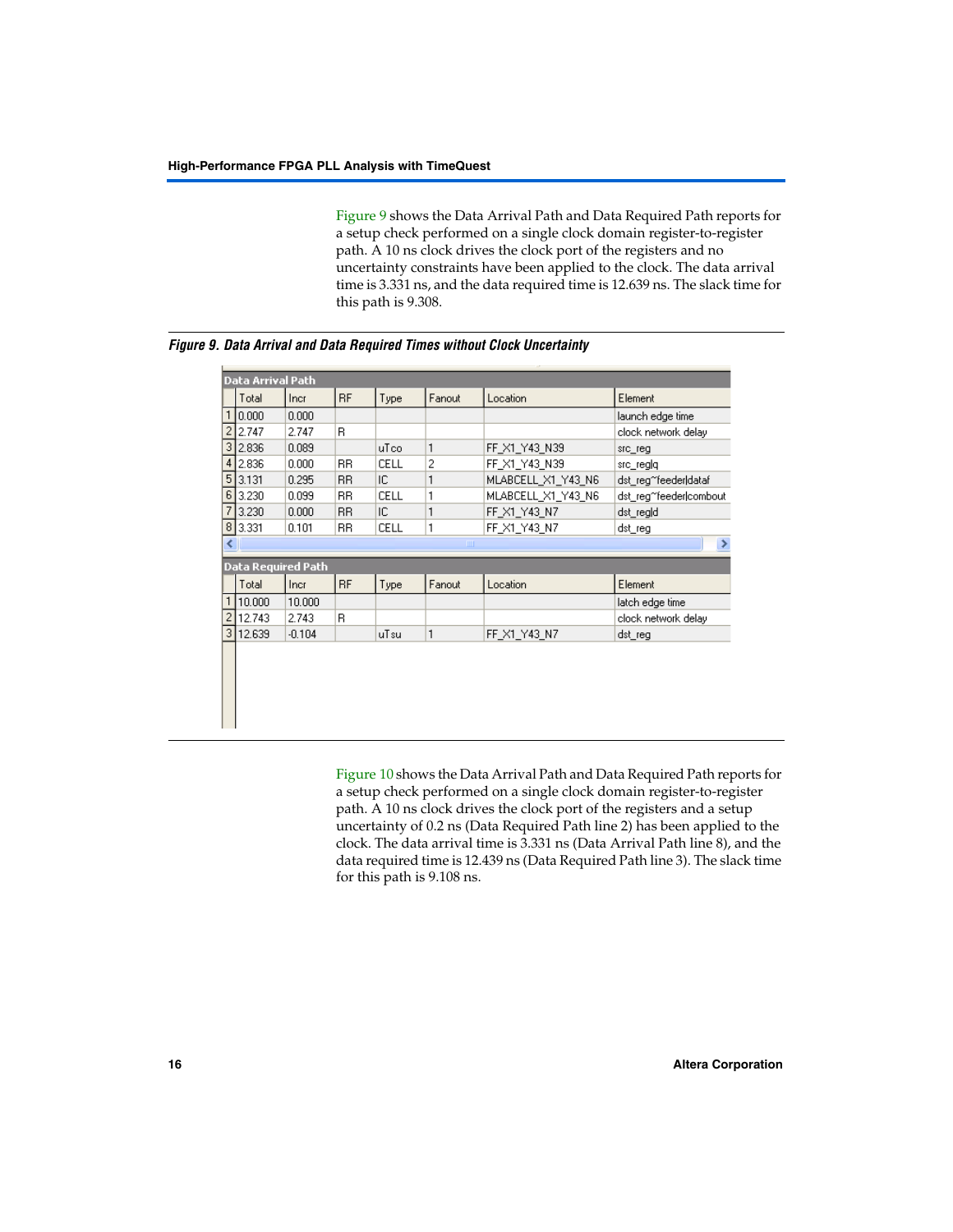|                   | Data Arrival Path         |          |           |             |        |                    |                        |
|-------------------|---------------------------|----------|-----------|-------------|--------|--------------------|------------------------|
|                   | Total                     | Incr     | <b>RF</b> | Type        | Fanout | Location           | Element                |
|                   | 10.000                    | 0.000    |           |             |        |                    | launch edge time       |
| 2                 | 2.747                     | 2.747    | R.        |             |        |                    | clock network delay    |
| 3                 | 2.836                     | 0.089    |           | uTco        | 1      | FF X1 Y43 N39      | src_reg                |
| 4                 | 2.836                     | 0.000    | <b>BB</b> | CELL        | 2      | FF X1 Y43 N39      | src_regig              |
| 5                 | 3.131                     | 0.295    | <b>RR</b> | IC.         | 1      | MLABCELL X1 Y43 N6 | dst reg~feeder dataf   |
| 6                 | 3.230                     | 0.099    | <b>RR</b> | CELL        | 1      | MLABCELL X1 Y43 N6 | dst_reg~feeder combout |
| 7                 | 3.230                     | 0.000    | <b>BB</b> | IC          | 1      | FF X1 Y43 N7       | dst_reg d              |
| $\lvert 8 \rvert$ | 3.331                     | 0.101    | <b>BB</b> | <b>CELL</b> | 1      | FF X1 Y43 N7       | dst reg                |
|                   | <b>Data Required Path</b> |          |           |             |        |                    |                        |
|                   | Total                     | Incr     | <b>RF</b> | Type        | Fanout | Location           | Element                |
|                   | 10.000                    | 10.000   |           |             |        |                    | latch edge time        |
| 2                 | 12.743                    | 2.743    | B.        |             |        |                    | clock network delay    |
| 3                 | 12.543                    | $-0.200$ |           |             |        |                    | clock uncertainty      |
| 4                 | 12.439                    | $-0.104$ |           | uTsu        | 1      | FF X1 Y43 N7       | dst reg                |

<span id="page-16-0"></span>*Figure 10. Data Arrival and Data Required Times with Clock Uncertainty*

**Conclusion** The Stratix device family PLLs provide complete control of device clocks and system timing. This application note enables you to take advantage of the numerous features and capabilities provided by the Stratix PLLs. Detailed information about all reports and analysis performed by the Quartus II software and the TimeQuest Timing Analyzer is presented, along with examples and guidelines on how to read and understand the various Timing Analysis reports relating to PLLs.

# **Referenced Documents**

- This application note references the following documents:
- *altpll Megafunction User Guide*
- *[Cyclone III Device Handbook](http://www.altera.com/literature/hb/cyc3/cyclone3_handbook.pdf)*
- *[Cyclone II Device Handbook](http://www.altera.com/literature/hb/cyc2/cyc2_cii5v1.pdf)*
- *[Cyclone Device Handbook](http://www.altera.com/literature/hb/cyc/cyc_c5v1.pdf)*
- *Quartus II Tim[e](http://www.altera.com/literature/hb/qts/quartusii_handbook.pdf)Quest Timing Analyzer chapter in volume 3 of the [Quartus II Handbook](http://www.altera.com/literature/hb/qts/quartusii_handbook.pdf)*
- *[Stratix III Device Handbook](http://www.altera.com/literature/hb/stx3/stratix3_handbook.pdf)*
- *[Stratix II Device Handbook](http://www.altera.com/literature/hb/stx2/stratix2_handbook.pdf)*
- *[Stratix Device Handbook](http://www.altera.com/literature/hb/stx/stratix_handbook.pdf)*